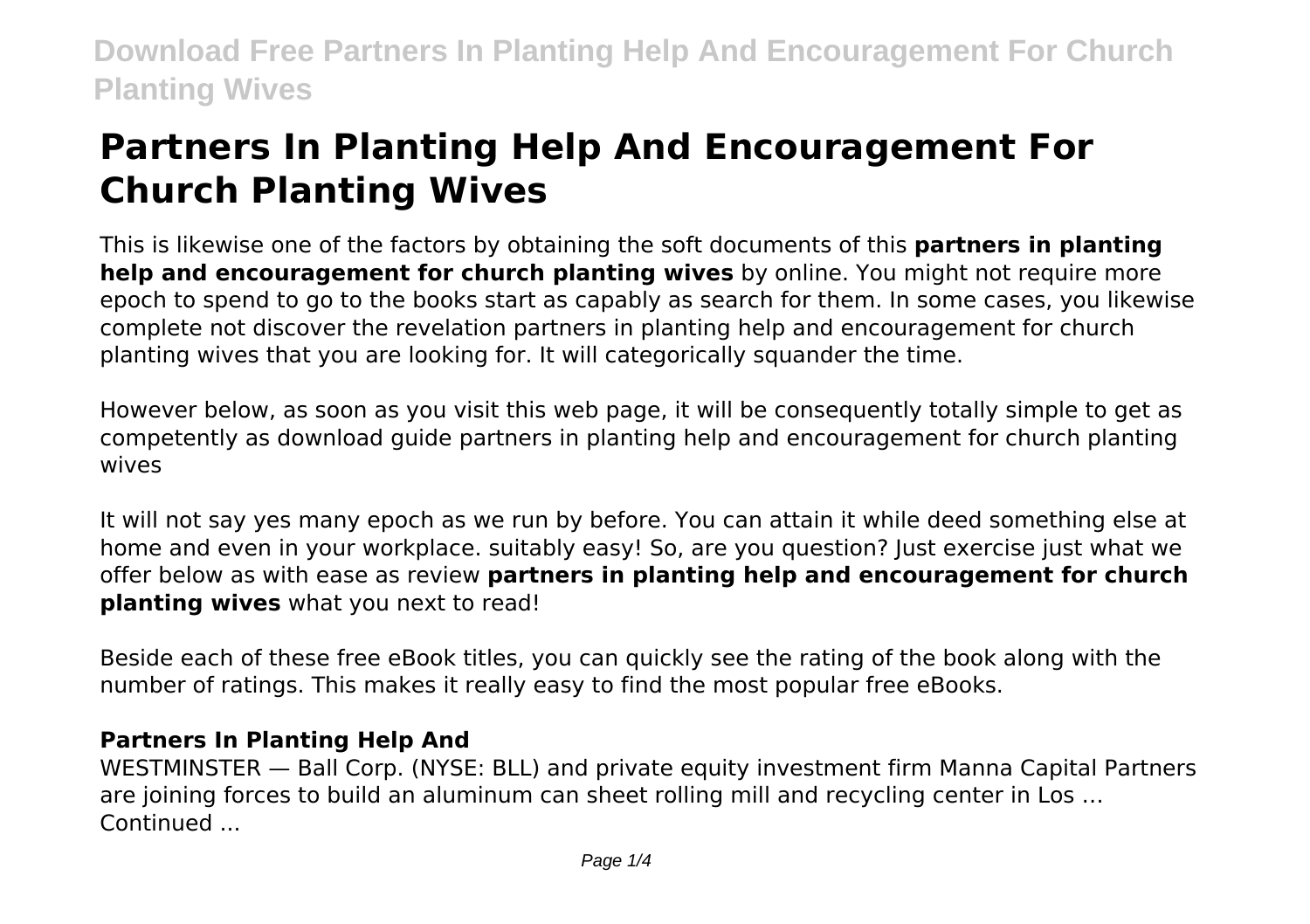# **Ball, investor partner on new plant in effort to relieve can supply chain woes**

Good partners will help strategize and grow. To Sum Up There are many benefits of becoming an affiliate partner that opens a pathway to many opportunities for growth. However, you have to know how to ...

#### **Key Benefits to Know Before Becoming an Affiliate Partner and Grow**

The world's largest beef packing facility could be coming to the Black Hills of South Dakota. On Friday a group led by Kingsbury and Associates and Sirius Realty of Rapid, City, announced plans to ...

# **\$1.1 Billion Next-Generation Beef Plant Proposed for Rapid City, SD**

Newrez is planting 10,000 new trees as a result of the campaign. Each tree planted not only symbolizes a unified effort between Newrez and its customers to help the environment, but further ...

# **Newrez Partners with One Tree Planted to Plant 10,000 Trees**

MATTER will implement Peachscore's startup scoring platform as a key pillar of its portfolio of events and initiatives to fast-track the investment ...

# **MATTER and Peachscore Announce Strategic Partnership to Support Frontier Tech Startups**

"When we can partner directly with the private sector to both grow their customer base and ... and food purchase costs, to help the program continue to reach food insecure and underserved ...

# **VDACS announces \$300K in Virginia Food Access Investment Funds**

Page 2/4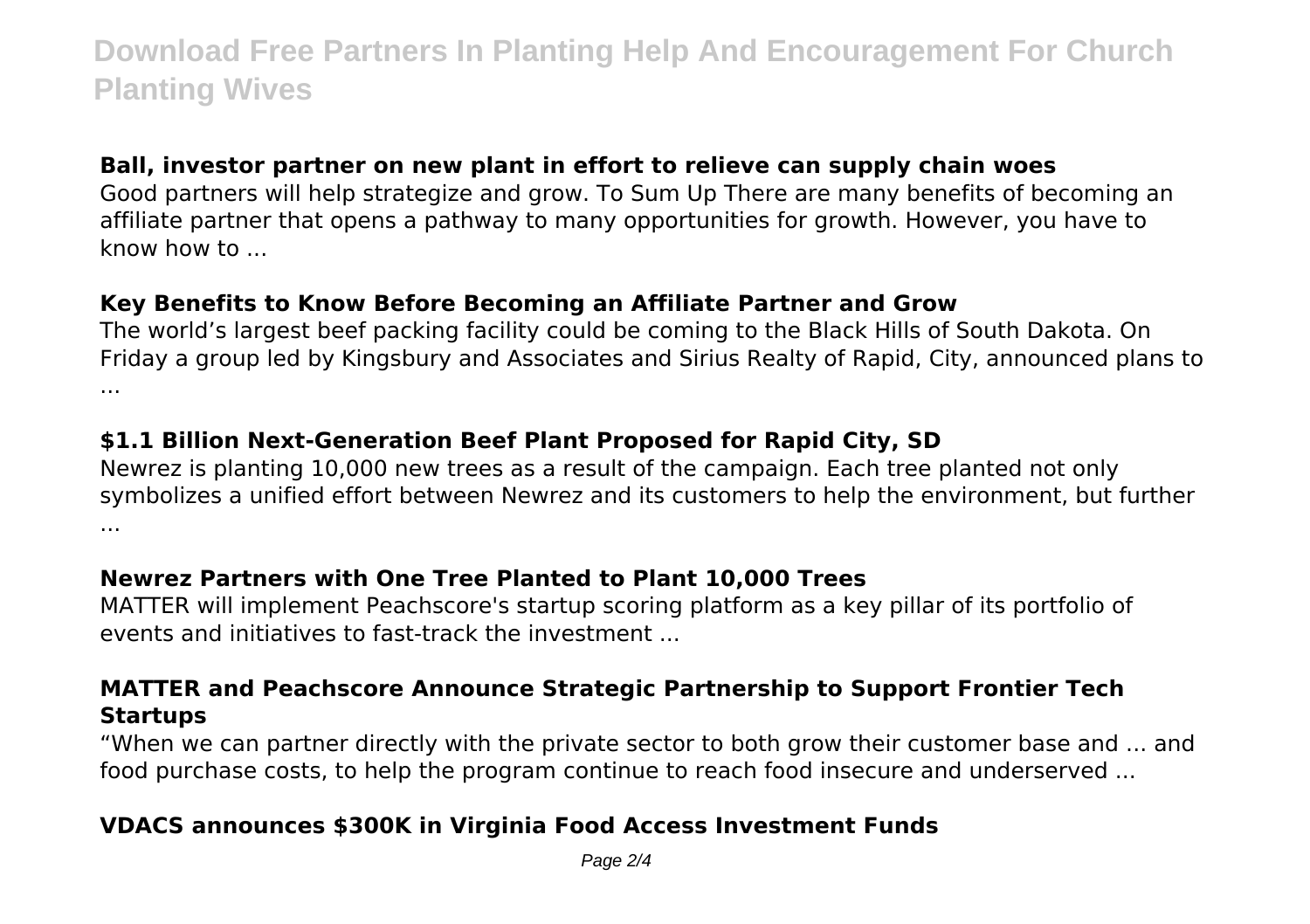offering channel partners programs, processes, and added services to help organizations grow and scale. Ahead of Cloud Summit '22, taking place from May 17-19 in Miami, FL, several strategic ...

#### **Ingram Micro Cloud Now Enabling Channel Partners to Grow and Scale Via Hyperscaler Marketplaces**

element6 Dynamics is paying farmers to grow over four million pounds of industrial ... The element6 Dynamics' Farm Partner Program, with the help of private investor support, will support U.S. farmers ...

#### **Industrial Hemp Leader element6 Dynamics 2022 Farm Partner Program to Grow Over Four Million Pounds of Industrial Hemp in 2022**

New plant-based soup specials available in three offerings: Manhattan Seafood Chowder, Crab & Corn Bisque, and New England Fish Chowder AUSTIN, Texas, May 10, 2022 /PRNewswire/ -- Gathered Foods ...

# **GOOD CATCH® PLANT-BASED SEAFOOD PARTNERS WITH LADLE & LEAF TO LAUNCH NEW VEGAN SOUPS**

The addition of Cabot's specialty carbon black products to our expansive product portfolio allows us to better serve those looking to innovate, grow and differentiate their business," said Jorge ...

#### **Univar Solutions Appointed Distributor of Cabot Corporation's Specialty Carbon Black Products in Brazil**

According to the new research report published by The Insight Partners, titled "Visible and UV Laser Diode Market Forecast to 2028 – Global Analysis – by ...

#### **Visible and UV Laser Diode Market Size Worth \$ 4,497.40 Million By 2028 | CAGR 5.3%:**